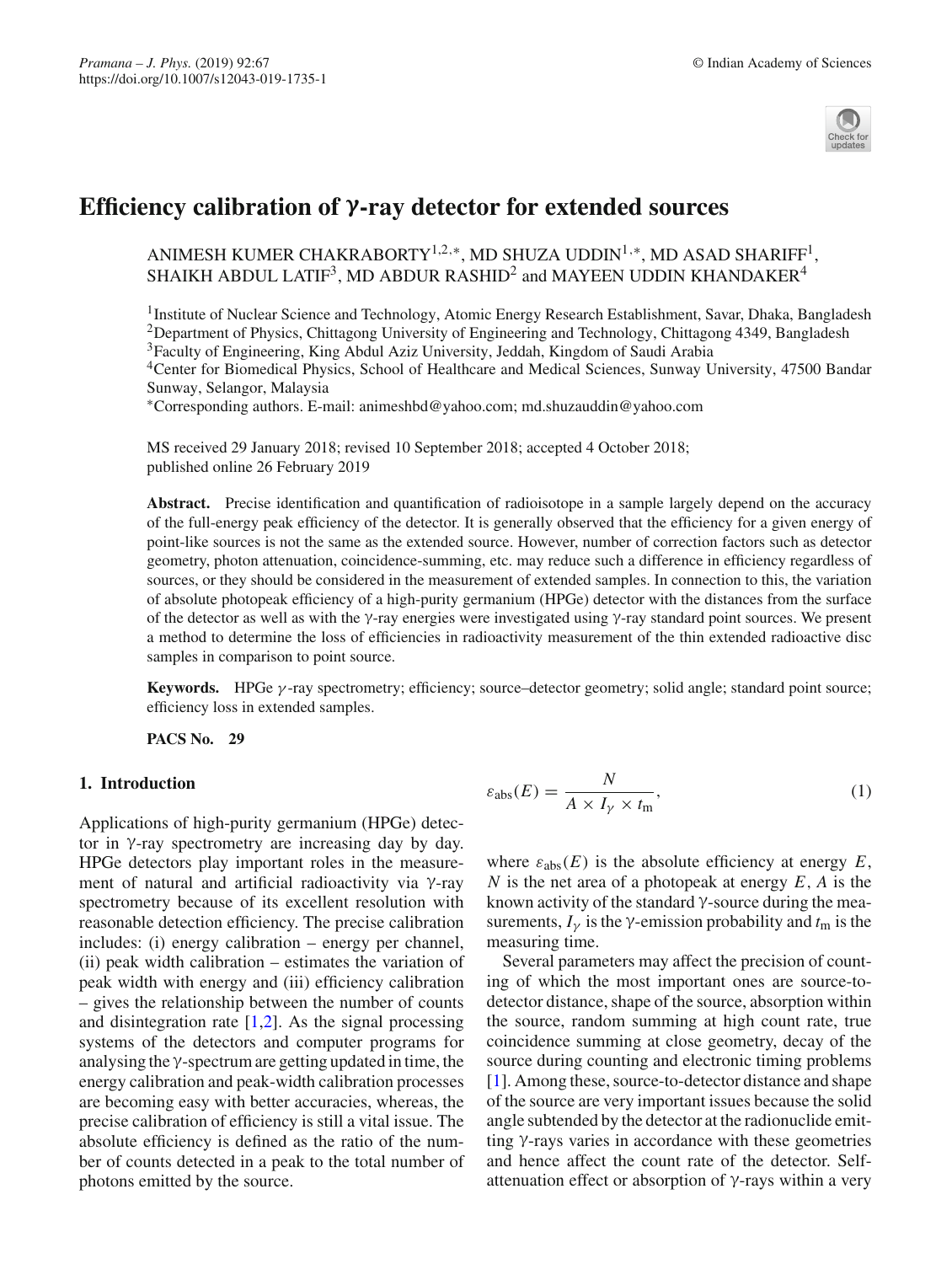thin source can be ignored. Both the random coincidence and true coincidence summing and dead time of counting can be reduced or avoided by controlling source-to-detector distance depending on the activity of the radioactive sources. Many researchers have reported mathematical approaches on the corrections for source-to-detector geometry and sample geometry [\[3](#page-4-2)[–16](#page-4-3)]. Among them, Abbas [\[8\]](#page-4-4) demonstrated a formula for the correction of coincidence summing of the extended disc samples. Recently, Guerra *et al* [\[10\]](#page-4-5) reported a computational methodology for the characterisation of HPGe detector using Monte Carlo simulation. It is worth mentioning that use of volumetric sample is common in environmental radioactivity measurements. Furthermore, measurement of artificial radioactivity for various practical applications needs the use of extended samples. Note that the efficiency of HPGe detector for a given energy obtained using point-like source differs from that of the extended source. But, it is possible to deduce the efficiency for a given energy for the extended source from the efficiency of point-like source by using an approach known as the efficiency transfer method [\[17](#page-4-6)[,18\]](#page-4-7).

The aim of this work is to present a simple and easy method to make correction on efficiency loss in activity measurement of the thin extended circular disc sample at close distance from the surface of HPGe γ-ray detector in comparison to the point source and to study the variation of efficiency with the energy of γ-ray as well as with distances from the surface of the detector. It should be mentioned that the proposed method has already been applied in several recent studies [\[19](#page-4-8)[–22\]](#page-4-9) and expected results are found. In some cases, due to weak activities, the radioactive samples are counted directly on the surface of the detector to obtain relatively good counting statistics, and in those cases our proposed method was used to determine the efficiency loss for the extended sample. An approach using reported theoretical analysis [\[4\]](#page-4-10) for the normalisation of the efficiency values to circular disc sources is applied and the variation in results with experimental measurements are presented with a comparative point of view.

#### **2. Theoretical analysis**

#### 2.1 *The effect of source-to-detector distance*

The intensity of  $\gamma$ -rays emanating from a source falls off with distance according to the inverse square law. This is certainly applicable for point sources of γ radiation and point detectors [\[1\]](#page-4-0). A general geometric arrangement is shown in figure [1.](#page-2-0) From figure [1a](#page-2-0), it is clear that we cannot directly measure the true source-to-detector distance. Since the total absorption of γ-rays often involves multiple scattering within the detector, the zero-distance point must be somewhere within the detector crystal. This point can be deduced experimentally. If the inverse square law is considered to be valid, then the count rate, *R*, varies as

$$
R \propto \frac{1}{d^2}.\tag{2}
$$

As seen in figure [1a](#page-2-0),

$$
d = D + d_0,\tag{3}
$$

where  $d_0$  represents the distance between the detector cap and the zero-distance point.

Combining these two equations and rearranging, we get

<span id="page-1-0"></span>
$$
R^{-1/2} = kD + kd_0.
$$
 (4)

The distance  $d_0$  depends upon the energy of the  $\gamma$ -ray [\[1\]](#page-4-0).

#### 2.2 *Effect of sample geometry*

At constant source-to-detector distance, distribution (both homogeneous and heterogeneous) of radioactive material in the volumetric source geometry behaves as an opponent of concentrating in a point-like source and hence decrease the γ-ray intensity at the detector. The solid angle subtended by the detector at a point source is straightforward, but it is complicated in the case of a distributed source by the fact that every point within the source has a different aspect on the detector and contributes to the overall γ-ray intensity to a different degree.

A mathematical relation between the peak efficiencies of a disc source of radius *r* and that of a point source can be expressed as [\[4](#page-4-10)]

<span id="page-1-1"></span>
$$
\varepsilon_{\rm c}(E) = \varepsilon_{\rm p}(E) \frac{d^2}{r^2} \ln\left(1 + \frac{r^2}{d^2}\right).
$$
 (5)

where  $\varepsilon_p(E)$  is the peak efficiency belonging to the point source at a distance *d* from the detector along its axis and  $\varepsilon_c(E)$  is the corresponding efficiency for the disc source. Figure [1b](#page-2-0) illustrates the geometry of such a disc source with an equivalent point source [\[4\]](#page-4-10).

#### **3. Experimental**

#### 3.1 *Determination of efficiency using point sources*

The efficiency vs. energy curve of a HPGe γ-ray detector (Canberra, 25% relative efficiency, 1.9 keV resolution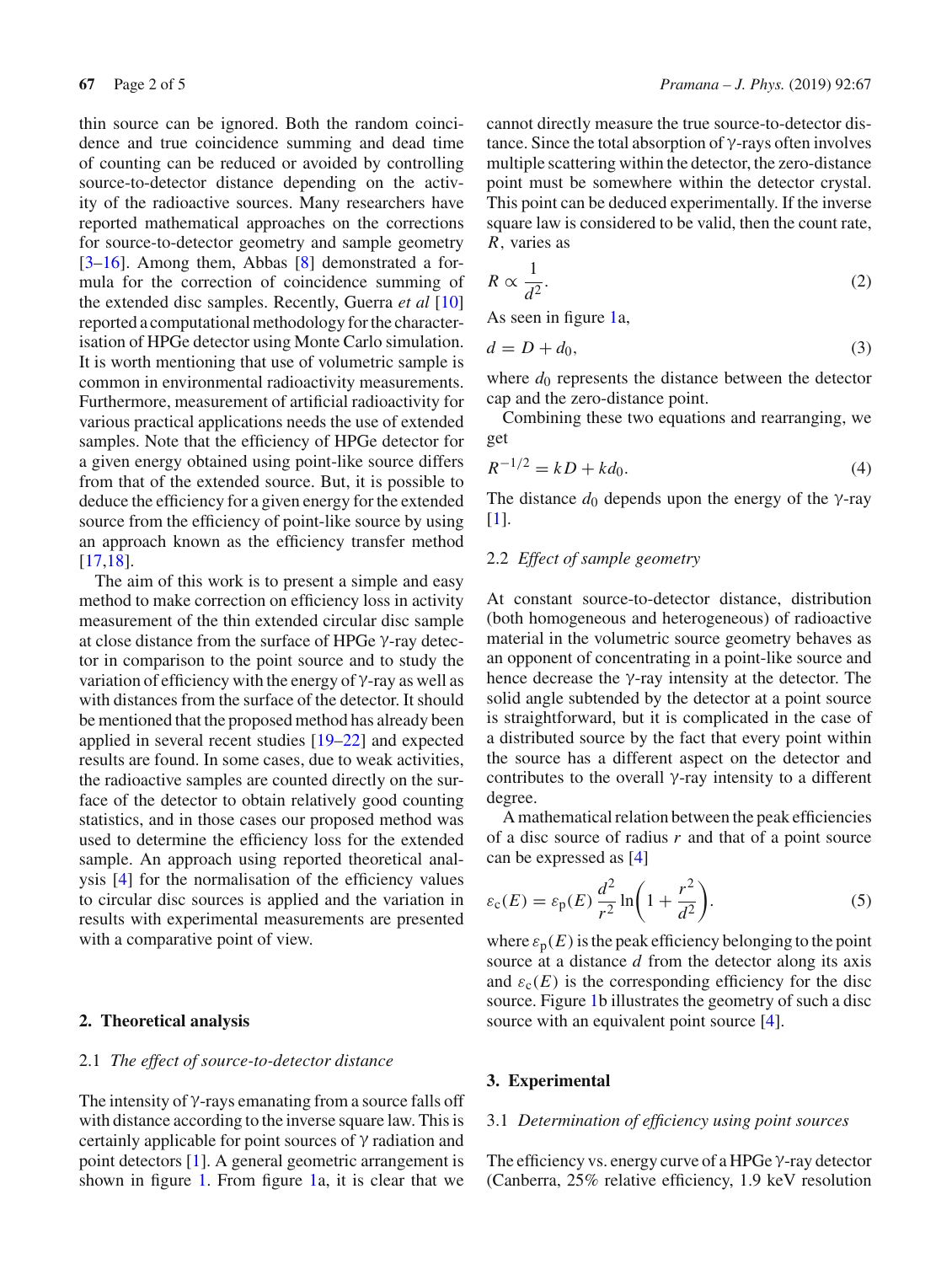

<span id="page-2-0"></span>**Figure 1.** Geometry of HPGe γ-ray detector. (**a**) Geometric basis of the correction for source-to-detector distance and (**b**) geometry of a disc source of infinitesimal thickness and an equivalent point source on the detector axis.

at 1332.5 keV of <sup>60</sup>Co, coupled with ORTEC DSPEC  $\mu$  2.0<sup>TM</sup>) at INST, Atomic Energy Research Establishment, Savar, Dhaka was determined using the standard point sources <sup>241</sup> Am, <sup>137</sup> Cs, <sup>133</sup> Ba and <sup>152</sup> Eu up to 50 cm from the detector surface. The γ-ray spectra of these sources were measured at 10, 20, 30 and 50 cm source– detector distances. Counting time was selected between 300 s and 3600 s depending on the activity of the source to obtain good counting statistics. After accumulating sufficient counts by a multichannel analyser (MCA) for each of the peak of the respective sources, the  $\gamma$ -ray spectrum was analysed by GammaVision software [\[23](#page-4-11)]. From the net area of photopeak characteristics to the

radioactive sources and their known activity at the time of measurement the detector efficiency was determined using eq. [\(1\)](#page-0-0). The decay data of the investigated radionuclides were generally taken from the LUND/LBNL database [\[24\]](#page-4-12) and given in table [1.](#page-2-1) It is well known that in γ-spectra measurements using multienergy γ sources the counting loss ratios in every peak caused by the summing effect are almost the same and that can be ignored in this work. The uncertainties associated with the determined efficiencies were about 4%.

Due to the emission of almost single  $\gamma$  line of 661.66 keV in the decay of the radionuclide  $137Cs$  and its simple decay scheme, the sum-coincidence loss in

<span id="page-2-1"></span>

| Standard source              | Half-life          | $\gamma$ -ray energy (keV) | $\gamma$ -ray intensity (%) |
|------------------------------|--------------------|----------------------------|-----------------------------|
| $^{241}$ Am                  | $432.2 \pm 0.7$ y  | 59.5                       | $35.9 \pm 0.40$             |
| 137Cs                        | $30.07 \pm 0.03$ y | 661.6                      | $85.1 \pm 0.20$             |
| $^{133}Ba$                   | $10.51 \pm 0.05$ y | 81.0                       | $34.1 \pm 0.27$             |
|                              |                    | 276.4                      | $7.2 \pm 0.02$              |
|                              |                    | 302.8                      | $18.3 \pm 0.06$             |
|                              |                    | 356.0                      | $62.0 \pm 0.19$             |
|                              |                    | 383.8                      | $8.94 \pm 0.03$             |
| $152$ Eu                     | $3.537 \pm 0.01$ y | 121.8                      | $28.6 \pm 0.06$             |
|                              |                    | 244.7                      | $7.6 \pm 0.02$              |
|                              |                    | 344.3                      | $26.5 \pm 0.40$             |
|                              |                    | 411.1                      | $2.2 \pm 0.01$              |
|                              |                    | 443.9                      | $2.8 \pm 0.02$              |
|                              |                    | 778.9                      | $12.9 \pm 0.02$             |
|                              |                    | 867.4                      | $4.2 \pm 0.19$              |
|                              |                    | 964.1                      | $14.6 \pm 0.02$             |
|                              |                    | 1085.8                     | $10.2 \pm 0.02$             |
|                              |                    | 1112.1                     | $13.6 \pm 0.02$             |
|                              |                    | 1408.0                     | $21.0 \pm 0.02$             |
| $58^{\circ}$ Co <sup>*</sup> | $70.86 \pm 0.07$ d | 810.8                      | 99.0                        |
| $115m$ $In*$                 | $4.49 \pm 0.004$ h | 336.2                      | $44.8 \pm 0.01$             |
| $92mNb*$                     | $10.15 \pm 0.02$ d | 934.5                      | 99.0                        |

**Table 1.** Decay properties of the investigated radioactive sources.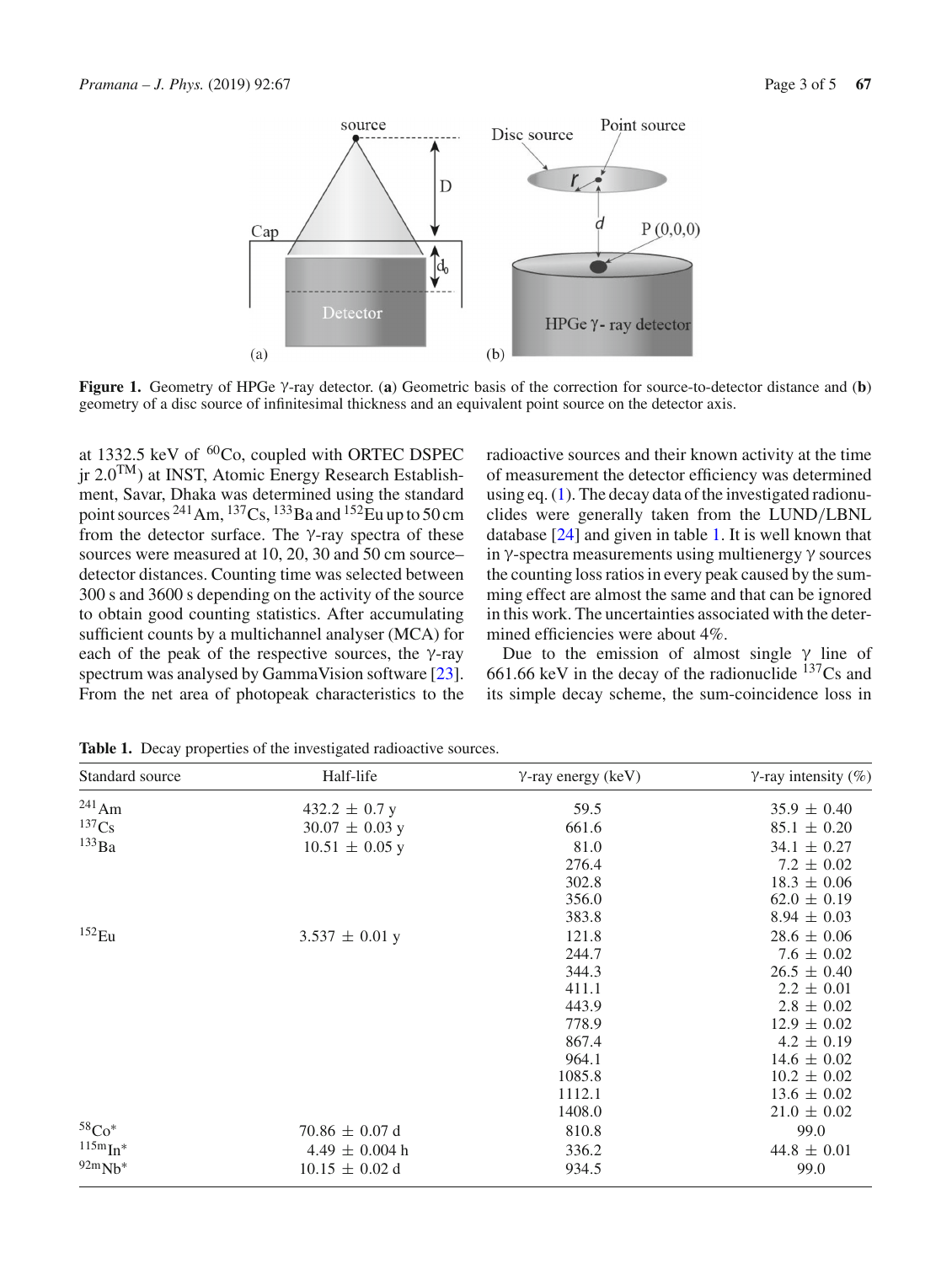measurement at close distances even at the surface of the detector is negligible. The  $\gamma$ -ray counting of the  $137Cs$  point source was performed at 5 cm and 3 cm and surface of the detector and correction factors for those positions were determined by the normalisation with the counts at 20 cm, where sum-coincidence loss even for all the above source can be considered as negligible. Thereafter, the absolute efficiency at 5 cm and 3 cm and the surface were determined by multiplying the efficiencies of various energies at 20 cm with their corresponding correction factors.

#### 3.2 *Measurement of efficiency for extended samples*

High-purity foils of Ni, Mo and In (Goodfellow, chemical purity of >99.5%, thickness  $\sim 100 \,\mu\text{m}$ ) with natural isotopic compositions were cut in circular discs with 0.8 cm, 1.5 cm and 2 cm diameters, placed in an Al container, and then to an irradiation vial. It should be mentioned that there are more than one isotopes of natural abundance in the foil, which also produced some radioactivity but those may have shorter half-lives and did not contribute to the activity of the sample when counted after some time. Furthermore, activity of the investigated radionuclide was not interfered with the other long-lived radionuclides formed in natural foil. All the foils were irradiated together with neutrons at the dry central thimble (DCT) of TRIGA Mark II reactor. The irradiation was performed for 10 min at a reactor power of 1 MW. Sufficient cooling time was allowed to the decay out of the short-lived radionuclides and to suppress background. Thereafter, all the radioactive foils were counted both at the surface and at 10 cm from the detector surface, where the sample-size effect on the efficiency was negligible. The obtained activity at 10 cm was considered as standard value, using which the detector efficiency for the extended sample on the surface was calculated. The dead time in the measurements done was about 0.1%. Special attention was paid in counting to keep the count rate between 2 cps and 10 cps. Therefore, the uncertainty due to random coincidences was negligible. The effect of real coincidences was also considered. The investigated radionuclides have simple decay schemes, and so no coincidence loss was expected. In this study the associated uncertainty was estimated to be 6%.

The distance of the detector cap from the zerodistance point inside the detector crystal  $(d_0)$  was measured using eq. [\(4\)](#page-1-0) and it was found to be about 1.8 cm. This was taken into account while calculating the efficiencies for extended samples of different radii at the cap of the detector using eq. [\(5\)](#page-1-1).



<span id="page-3-0"></span>Figure 2. Efficiency vs. energy curves at various source–detector distances.



<span id="page-3-1"></span>**Figure 3.** Variation of measured efficiencies with source–detector distances for the particular γ-ray energy.

#### **4. Results and discussion**

Source–detector geometry-dependent absolute photopeak efficiencies of a HPGe γ-ray detector were calibrated experimentally. The results are shown in figure [2.](#page-3-0) It is found that the systematic loss in efficiency increases with increasing source-to-detector distance, as the solid angle subtended by the detector decreases with increasing distance. Similar effects take place also for individual γ-ray energies, as shown in figure [3.](#page-3-1) It is clear from figure [3](#page-3-1) that efficiency of the detector rises gradually up to 121 keV of γ-ray energy and then falls exponentially with the increase of energy.

The measured efficiency losses of the investigated extended samples are shown in figure [4.](#page-4-13) The efficiencies for an extended sample with 2 cm, 1.5 cm and 0.8 cm diameter on the surface of the detector were found to be 12.6%, 7.5% and 2% lower than that for a point source, respectively. As seen in figure [4,](#page-4-13) the loss of efficiency in extended disc source compared to that of the point source increases with the increase of diameter. The efficiency correction for a weak extended sample